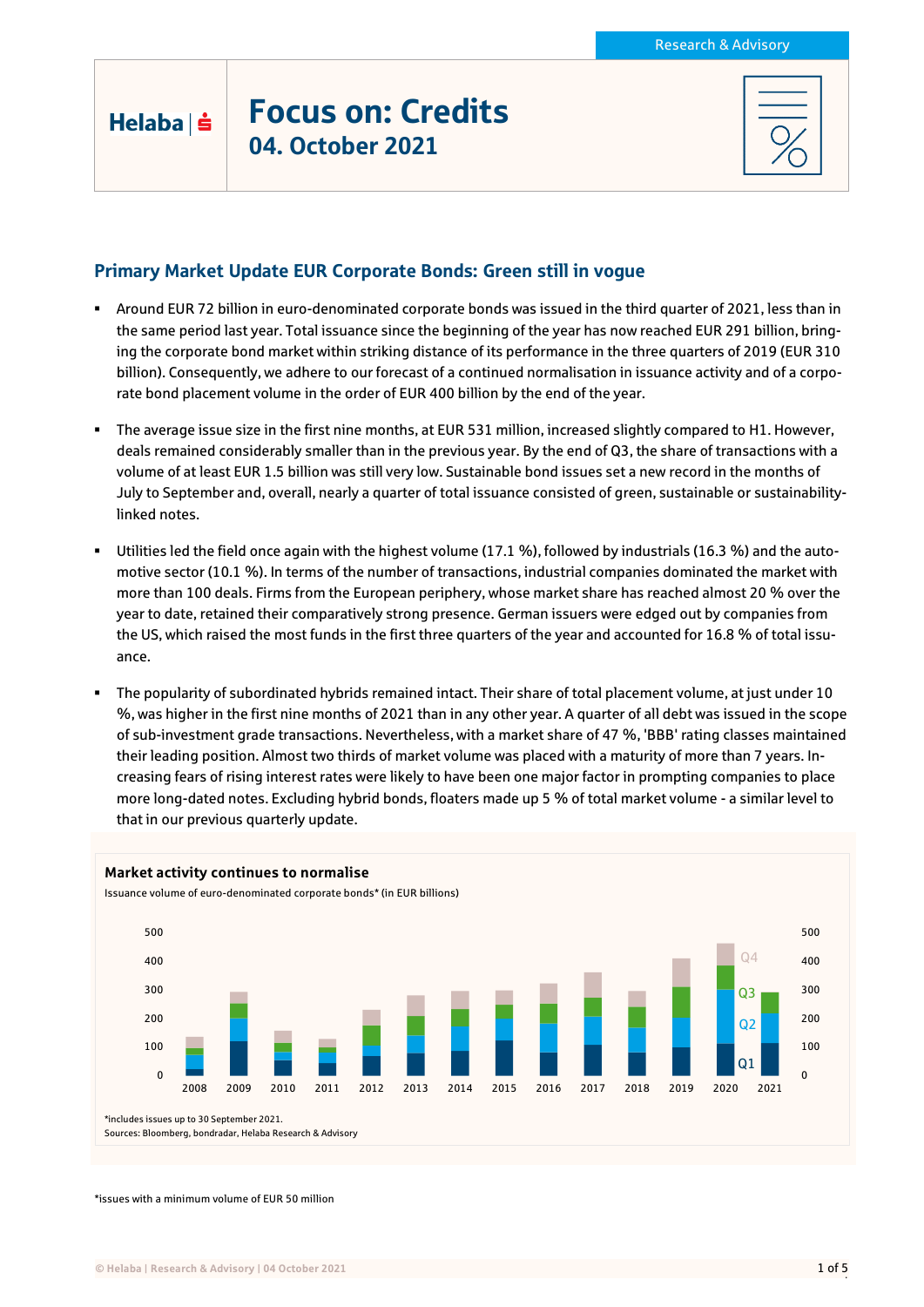









\*includes issues up to 30 September 2021. Sources: Bloomberg, Helaba Research & Advisory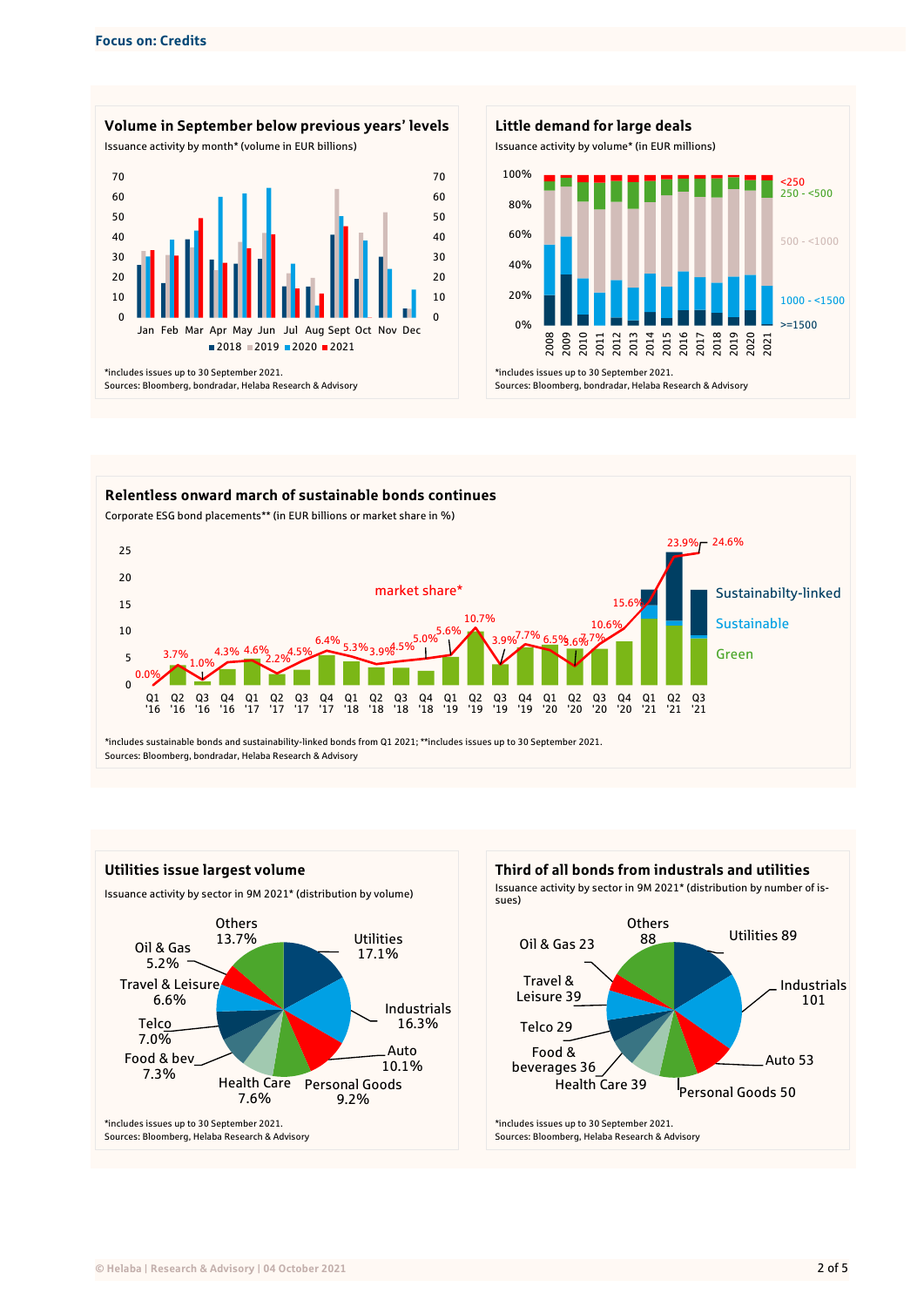











\*includes issues up to 30 September 2021. Sources: Bloomberg, Helaba Research & Advisory



 $> 7 - 10$ yrs 35.9%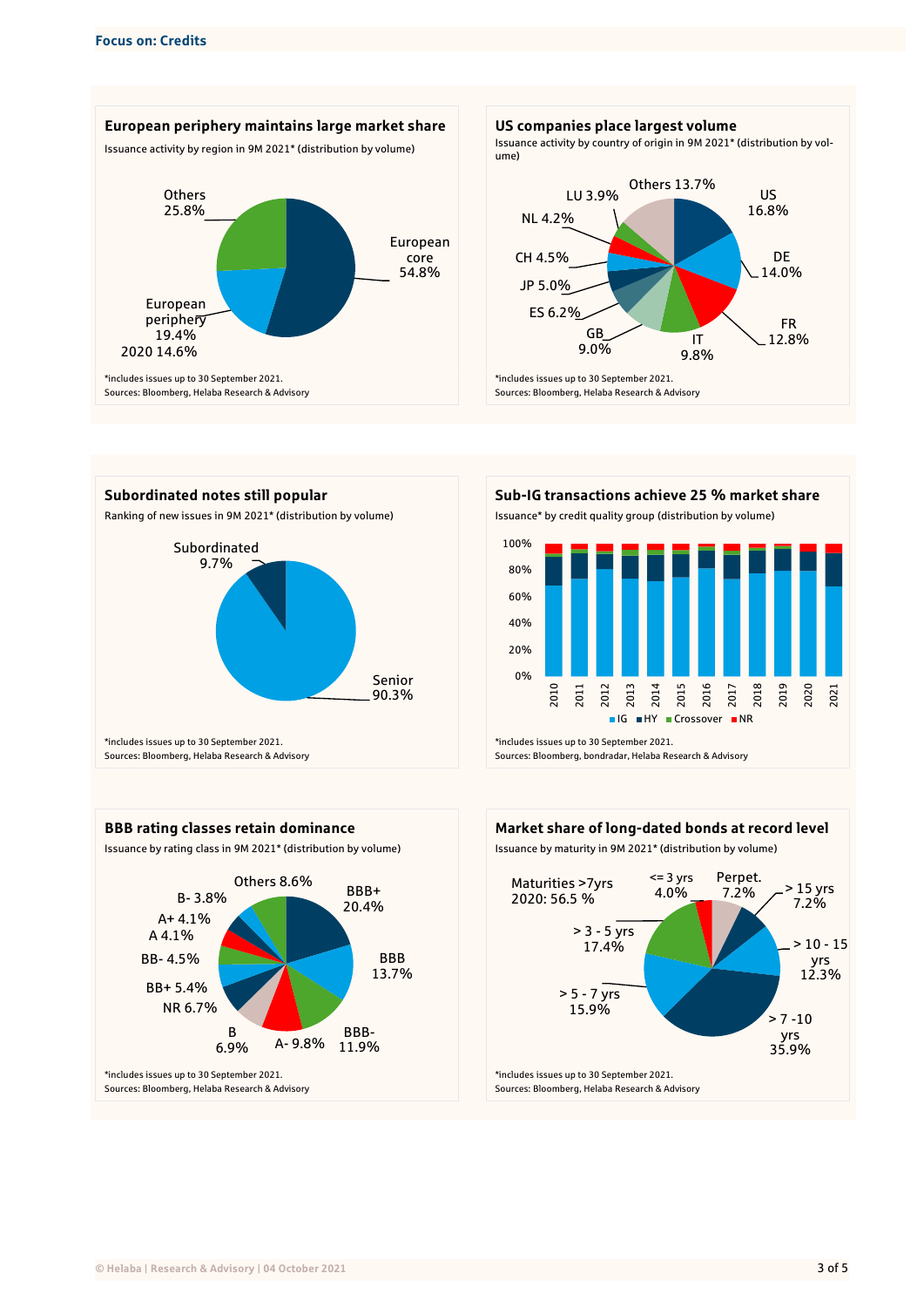